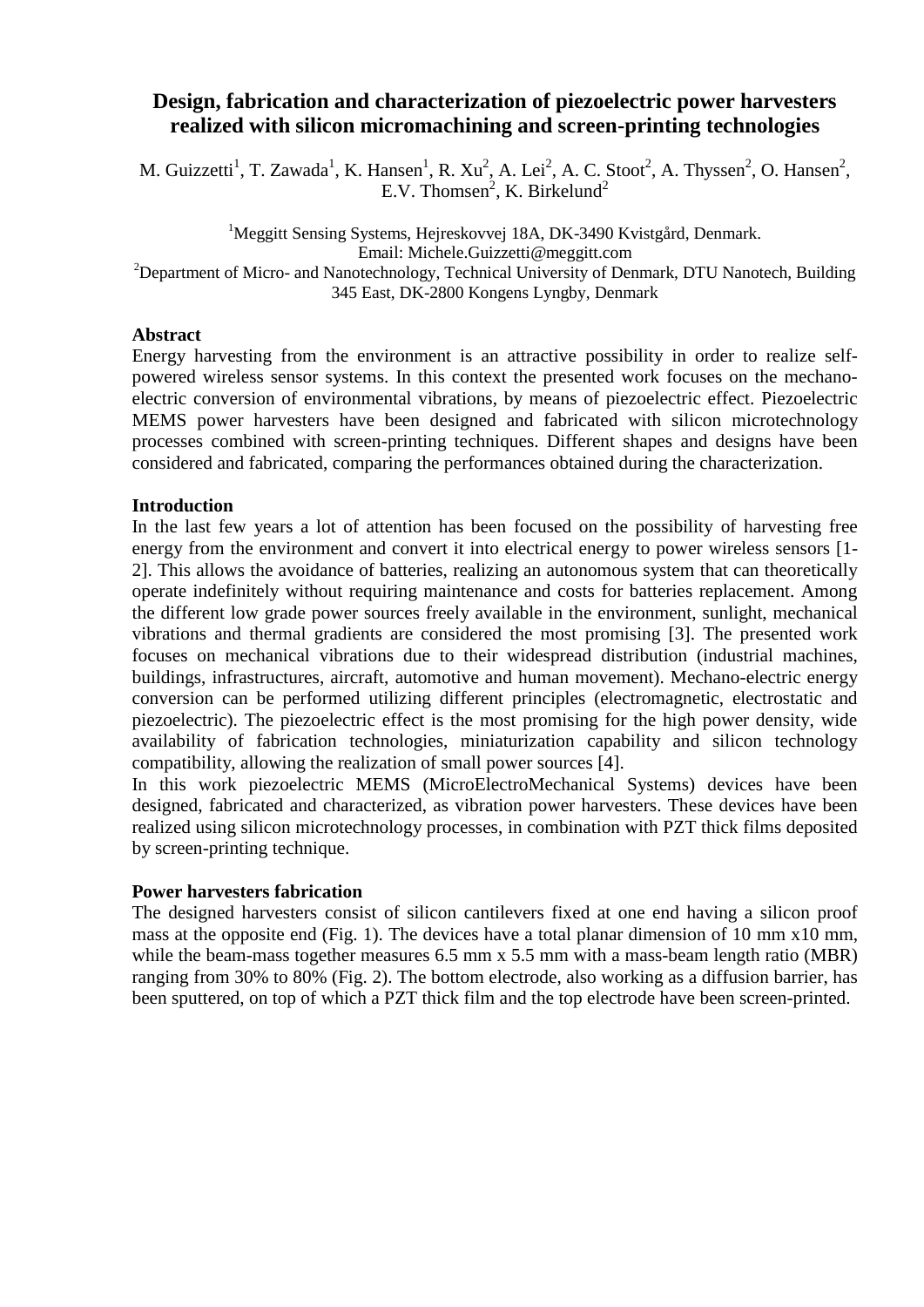

*Figure 1: Realized power harvester device seen from two sides. Each device is 1 cm<sup>2</sup> .*



*Figure 2: Mass-beam length ratios and shapes used for the harvesters.*

Rectangular, trapezoidal and inverted trapezoidal cantilever shapes have been designed and their power conversion performances have been evaluated (Fig. 2).

## **Experimental results**

The devices were glued to PCB fixtures and then mounted on a shaker, imposing a sinusoidal vertical acceleration at the base of the cantilever. A reference accelerometer was fixed to the shaker in order to measure the vertical acceleration. All the measurements were performed with the amplitude of the acceleration set at 0.5 *g* with the device working at the resonance frequency. Typical values for the measured capacitance of the devices vary from 1.0 nF to 5.8 nF, resulting in equivalent internal impedances from 110 k $\Omega$  to 2200 k $\Omega$ . The generated charge was measured obtaining charge sensitivities up to 37 nC/*g*. The open-circuit output voltage was also measured by means of a high-input buffer obtaining amplitude values up to 3 V. Measured maximum output power is in the range from 12  $\mu$ W to 16  $\mu$ W, while resonance frequency varies from 75 Hz to 250 Hz.

The best performances have been obtained from devices with the rectangular cantilever shape having a MBR of 50% and 70%. The devices with MBR of 50% generate a higher output charge (Fig. 3) while those with MBR of 70% have a higher output voltage (Fig. 4). The lowest resonance frequency is given by the trapezoidal and inverse trapezoidal shapes while considering the rectangular devices it is obtained with a mass-beam length ratio of 50%.